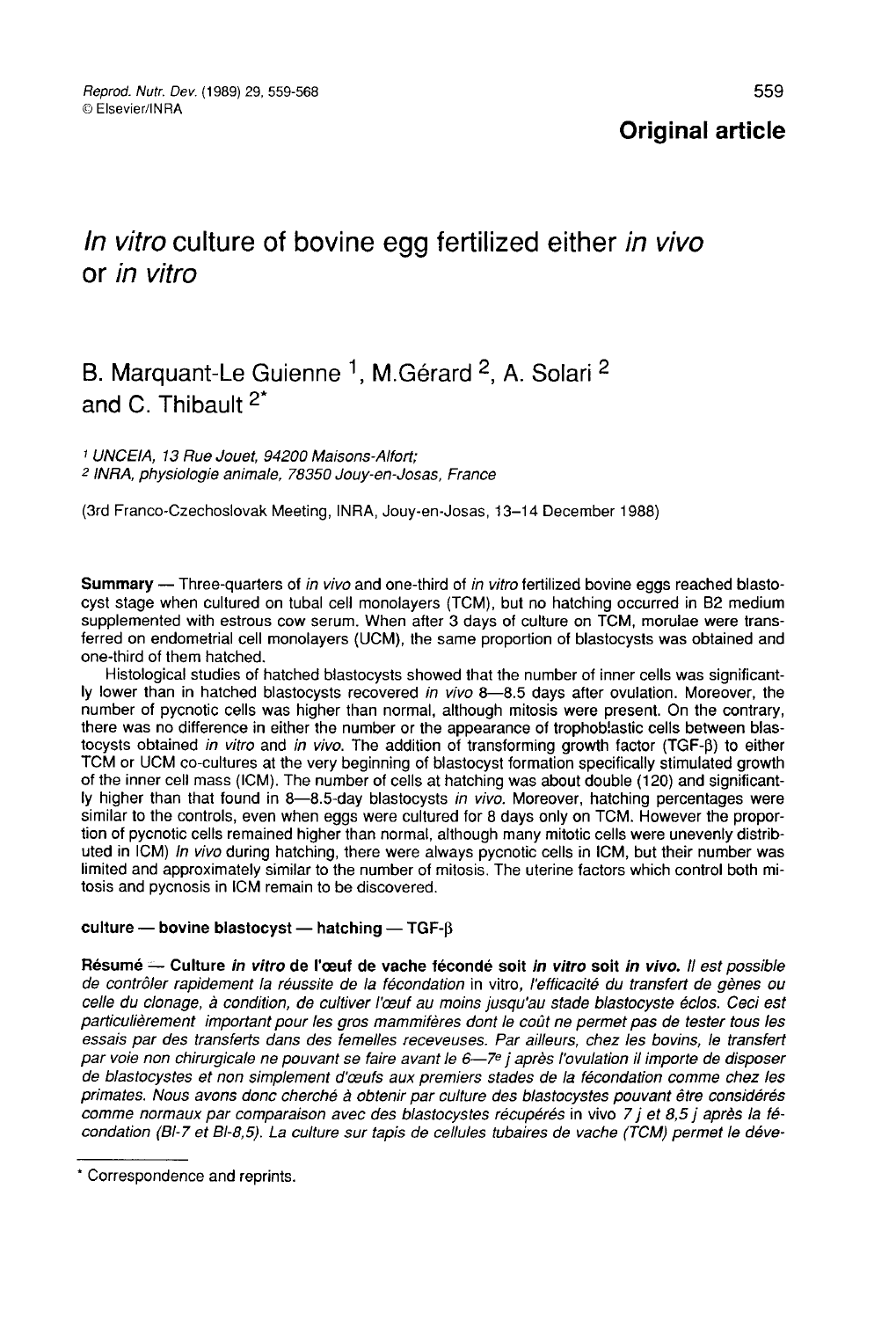loppement jusqu'au stade blastocyste expansé mais jamais jusqu'à l'éclosion. A partir d'œufs cultivés 3 j sur TCM, puis 4-5 j sur tapis de cellules utérines (UCM), nous avons obtenu respectivement 3i% d'éclosions pour les oeufs fécondés in vivo et 37% pour les ceufs fécondés in vitro, en mimant les 3 j sur TCM, puis 4-5 j sur tapis de cellules utérines (UCM), nous avons obtenu respectivement 31%<br>d'éclosions pour les œufs fécondés in vivo et 37% pour les œufs fécondés in vitro, en mimant les<br>conditions naturelles; ces dans des délais semblables. De plus, le nombre de cellules du bouton embryonnaire (ICM) de ces blastocystes éclos est significativement plus petit que celui des BI-8,5 (63 contre 87, Fig. la), alors que le nombre de cellules du trophoblaste n'est pas significativement différent (Fig. 16). Enfin, bien que des mitoses soient régulièrement présentes, le nombre de cellules picnotiques est significativement plus élevé que chez les BI-8,5. Le rôle joué par le TGF-ß (transforming growth factor-ß) dans la différenciation de l'embryon de xénope, nous a conduit à rechercher si la présence de ce facteur de croissance dans le milieu de culture pouvait augmenter le nombre de cellules de l'ICM et réduire le taux de cellules picnotiques. Le TGF-ß entraîne effectivement une augmentation hautement significative du nombre de cellules (120 contre 87). Le nombre de mitoses est également plus élevé, bien que non significativement (Fig. 2a). Malgré cela le nombre de cellules picnotiques demeure significative ment plus important que chez les BI-8,5 (Tableaux III et IV). Par ailleurs, la présence de TGF-ß élève le taux d'éclosion à des valeurs identiques à celle des 81-8,5 et permet l'éclosion sur TCM sans passage sur UCM et ceci à un taux identique à celui des témoins BI-8,5. Ainsi TGF-ß permet d'augmen-<br>ter spécifiquement le nombre de cellules de l'ICM, même au delà de la valeur normale, alors qu'il est sans effet significatif sur le trophoblaste. De plus, il permet un taux d'éclosion in vitro identique à celui observé in vivo 8,5 jours après la fécondation. La juxtaposition dans l'ICM de mitoses et de cellules pycnotiques mais en nombre plus élevé que dans les Bi 7 et 8,5 montre que le milieu utérin règle la taille de l'ICM en limitant le nombre de cellules qui dégénèrent, ce que nous n'avons pas réussi à obtenir dans notre système de culture.

culture — blastocyste — vache — éclosion — TGF- $\beta$ 

### INTRODUCTION

It has been shown that in vivo fertilized ovine and caprine eggs are unable to cleave in culture beyond the 8―12―cell stage (Wintenberger et al., 1954). The same observation has been made on bovine egg (Thibault, 1966). Many attempts to stimulate further cleavage by enriching classical culture media with ovine, bovine, equine or fetal calf blood serum have been unsuccessful. A discovery by Gandolfi & Moor (1987) showed that the 8-cell stage block did not occur if sheep in vivofertilized eggs were cultured on epithelial tubal cell monolayers, or even on fibroblasts. After such co-cultures, morulae and blastocysts were obtained and lambs were born from transferred blastocysts. This procedure has been extended to bovine egg (see Rexroad, 1989). Granulosa cells also seem able to support complete development (Goto et al., 1988). However, the percentage of eggs reaching the blastocyst stage is low (15%, Goto ef al., 1988). The same conclusion can be inferred from the fact that, in many papers, morulae and blastocysts are presented together. In cattle, non-surgical embryo transfer by the cervical route cannot be performed before day 6 or 7. At this time the embryo has reached the blastocyst stage. Thus in view of practical application, in vitro fertilized eggs must be cultured beyond the morula stage. An adequate culture system may also offer the possibility to check the presence and possibly the early expression of genes tranferred at one-cell stage and the efficacy of cloning procedures, thereby avoiding expensive transfer to recipient females. It was the purpose of this study to obtain normal hatched blastocysts in culture from in vivo or in vitro fertilized bovine eggs.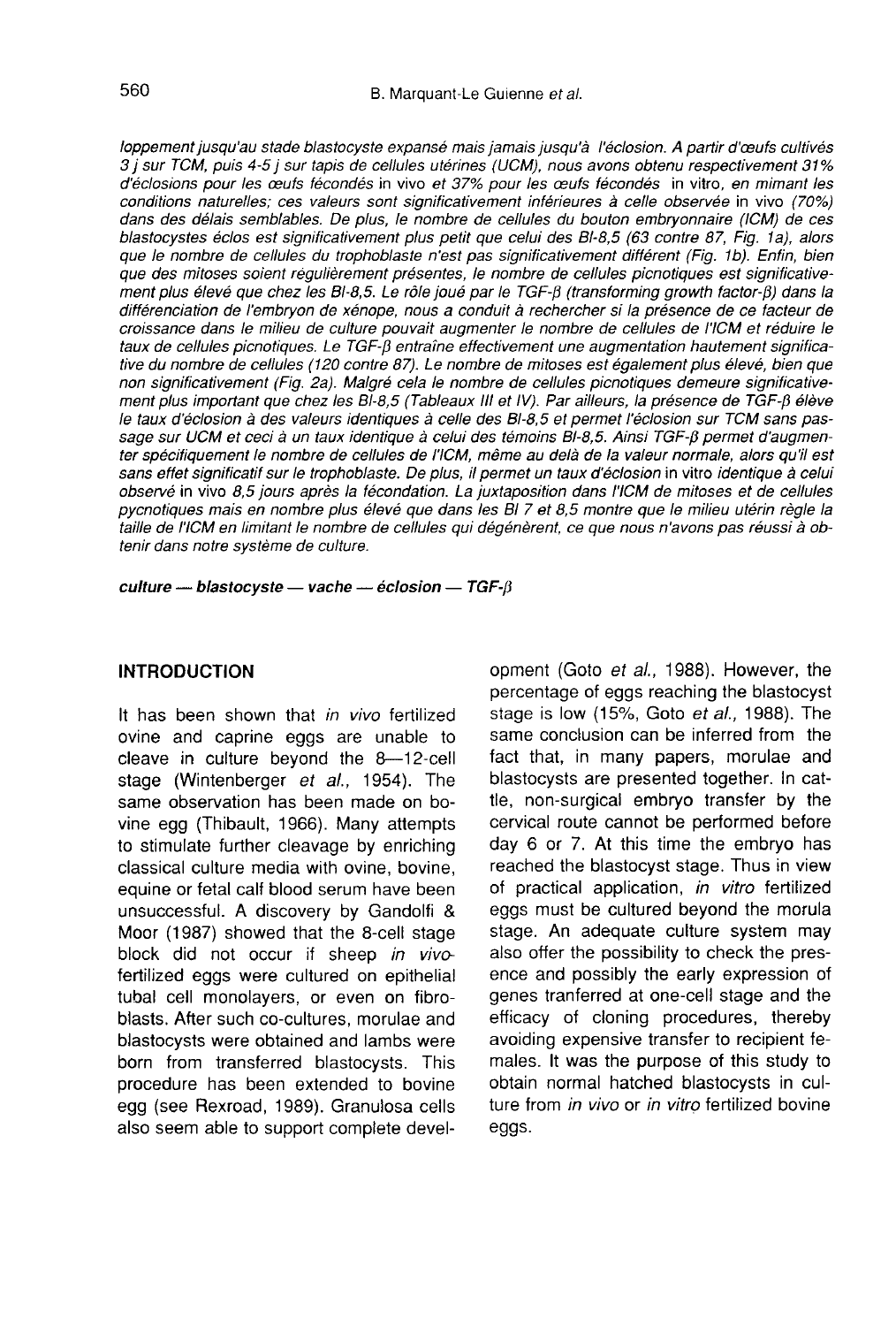#### MATERIAL AND METHODS

Cow and heifers of Friesian or Charolais breed were synchronized according to Eldsen et al. (1978) by "Estrumate" (Coopers, France) and superovulated by a partially purified pFSH preparation containing  $\approx$  10% of LH. Final follicular maturation and ovulation were synchronized by injection of the equivalent of 2 mg of pure pLH at the beginning of estrus. These hormones were prepared and generously supplied by Combarnous (INRA, CNRS). Samples of frozen semen from the same bull were used for in vivo and in vitro inseminations.

Oocytes used in in vitro fertilization were recovered 24―26 h after LH injection by puncture of the largest follicles. Delay between slaughter and puncture was 15―30 min. Oocytes encompassed in expanded cumulus were cultured in B2 medium (INRA, Ménézo) +10% of estrus cow serum (ECS) for 4―6 h before in vitro insemination. In vivo fertilized eggs were recovered either a few hours after ovulation or 24 h later by flushing the tubes with PBS within 30 min after slaughter. The eggs were rapidly transferred to the selected medium. All manipulations were performed in sterile rooms maintained at 32-35 °C and at 80-90% humidity.

In vitro fertilization procedure has been described by Marquant-Le Guienne et al. (1989). In vitro fertilized eggs were freed of corona cells and attached sperms 18 h after insemination in B2 medium supplemented with 10% ECS and then transferred to tubal cell monolayers. In vivo fertilized eggs recovered either a few hours after fertilization or 30 h later were cultured under the same conditions.

Blastocysts were recovered in vivo by the cervical route 7 or 8.5 days after ovulation according to Ozil et al. (1980). Ovulation has been estimated to occur 30 h after the onset of estrus (Thibault, 1967).

Tubal cell monolayers were prepared as follows : 1 ml of HBSS (without  $Ca^{2+}$  and  $Ma^{2+}$ ) containing 0,46 mg of trypsin (activity 3.6 U/mg, SERVA) + 1.4 mg of collagenase (0.7―0.8 U/ mg, SERVA)) was infused into the lumen of each tube ligated at both ends. Thirty min later, the content was flushed with 1 ml of cow or calf serum and centrifuged for 15 min at 300 g. The supernatant was discarded and small pieces of tubal epithelium were gently resuspended in 0,5 ml of B2 medium supplemented with 10% of ECS. Generally 100 ul of this suspension was distributed in Nunc or Falcon plates, each well containing 350 ul of the same medium. Nonadhering cells or debris were removed 24 h later and the medium was renewed every 2 or 3 days.

Uterine cell monolayers were also prepared from cows slaughtered for oocytes or fertilized egg collection on day 0 or day 1. This is not the optimal time during the estrus cycle for uterine cell viability (Fortier et al., 1988) and plating occurred irregularly. Therefore two techniques were used simultaneously. After ligation of both ends of the uterine horn, 10 ml of HBSS + trypsin and collagenase were infused into the horn through the myometrium in sterile conditions. One hour later, HBSS was removed by aspiration and the horn was opened. Small pieces of tissue were obtained by gently scraping the epithelium. Cow or calf serum was then added to stop proteolytic activity. The biggest fragments were removed and the suspension was centrifuged as described for tubal cell preparation. The second uterine horn was opened and shreds of epithelium were removed, put in HBSS + enzymes (trypsin + collagenase or collagenase alone) and shaken for 10-15 min. Cow or calf serum was added and the procedure was carried out as previously mentioned. All manipulations were performed at 25―27 °C in sterile conditions. As uterine cells adhere slowly, non-adhering cells and debris were completely removed after 48 h or even 72 h. After 3 days of culture,  $B2 + ECS$  was replaced by  $B2 +$ blood serum of day 6 cow (D6 CS). No care was taken to isolate the epithelial and stromal cells since it has been shown that stromal cells are absolutely necessary to the formation of proges terone receptors in epithelial cells in response to estradiol (Inaba et al., 1988). The two-type cell ratio did not change whatever the culture time.

Under our culture conditions (B2 medium + cow serum, under air  $+5\%$  CO<sub>2</sub>, pH 7.4), the tubal and uterine cells, after covering the bottom of the wells, stopped dividing and remained able to support blastocyst formation for many weeks and sometimes many months. Therefore we only used primary cultures.

In some experiments, transforming growth factor  $\beta$  (TGF- $\beta$ ), (BTI, MA, USA) was added at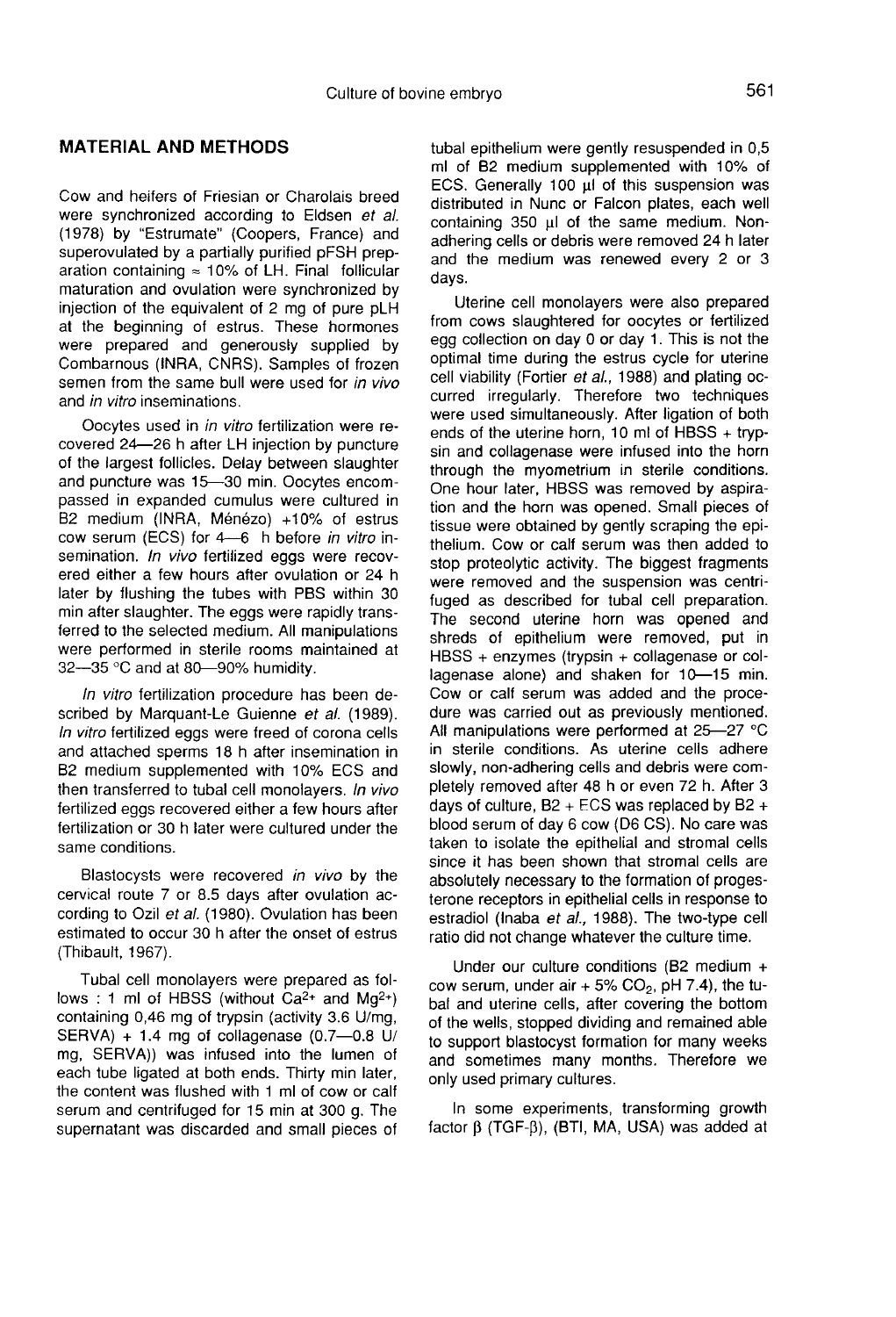a concentration of 0.3 ng/ml to the culture at the early beginning of the formation of blastocoele cavity; thereafter 0.1 ng/ml was added every day up to the day of fixation.

Eggs, morulae and blastocysts were fixed in ethanol―acetic acid (3/1) for 1―2 days, then post-fixed in Bouin Hollande fixative for 24 h, double-embedded in Agar―paraffin, cut into serial sections 15  $\mu$ m thick, and stained with hematoxylin―eosin. The nuclear state (normal, pycnotic, interphasic or mitotic was assessed and the number of cells determined by microscopical examination (480 x). The nuclei of the inner cell mass (ICM) were small and round, whereas those of trophoblast were flat and bigger. This criterion was used to determine the number of cells of trophoblast and ICM. The Fisher exact test was used in studies on hatching rates. Comparisons of the numbers of cells, numbers of mitotic and pycnotic cells between each experimental group and their controls were carried out by the two sample t-tests when variances were equal or by Satterthwhite's approximation when variances were unequal (SAS/Stat Guide, 1987). Absolute numbers of mitoses and pycnoses were analyzed after square root transformation (V number  $+$  0.5) (Steel and Torrie, 1980).

#### RESULTS

When *in vivo* or *in vitro* fertilized eggs were cultured in B2 medium supplemented by fetal calf serum, a high proportion of eggs cleaved regularly (Table I) but none of them cleaved beyond the 8―12―cell stage. When in vivo or in vitro fertilized eggs were cultured on tubal cell monolayer, they cleaved regularly and 73% of the morulae formed blastocysts (Table II). About fifty percent of them were expanded after 8 days of culture, but none of them hatched (even after 11 days).

As it is known that in non-primate mammals, fertilized eggs experimentally maintained in the tubes degenerate at blastocyst stage, we tried to mimic the natural in vivo situation by transferring morulae on uterine cell monolayers (UCM) after 3 days of culture on tubal cell monolayers (TCM). In these conditions, 68% of the morula developed to blastocysts, and  $\approx$  8 days after fertilization 31% of these blastocysts hatched (Table II). When in vitro fertilized eggs were cultured under the same condi-

| Oocyte maturation                                           | Fertilization |    | Cleavage | $> 8 - 12$ cells |                               |
|-------------------------------------------------------------|---------------|----|----------|------------------|-------------------------------|
|                                                             | No.           | %  | No.      | %                | after 96 h<br>in $B2 + FCS^*$ |
| 26—30 h<br>In vitro<br>$B2 + ECS$ ** and<br>granulosa cells | 100/128       | 78 | 64/74*** | 86               | not studied                   |
| 24 h<br>In vivo<br>$+$ in vitro 4 – 6 h                     | 28/34         | 82 | 27/28    | 96               | 0/27                          |

Table I. In vitro fertilization and cleavage of bovine oocytes matured either in vitro or in vivo.

\* B2 + FCS : B2 medium + fetal calf serum.

\*\* B2 + ECS : B2 medium + estrus cow serum.

\*\*\* some fertilized eggs have been fixed.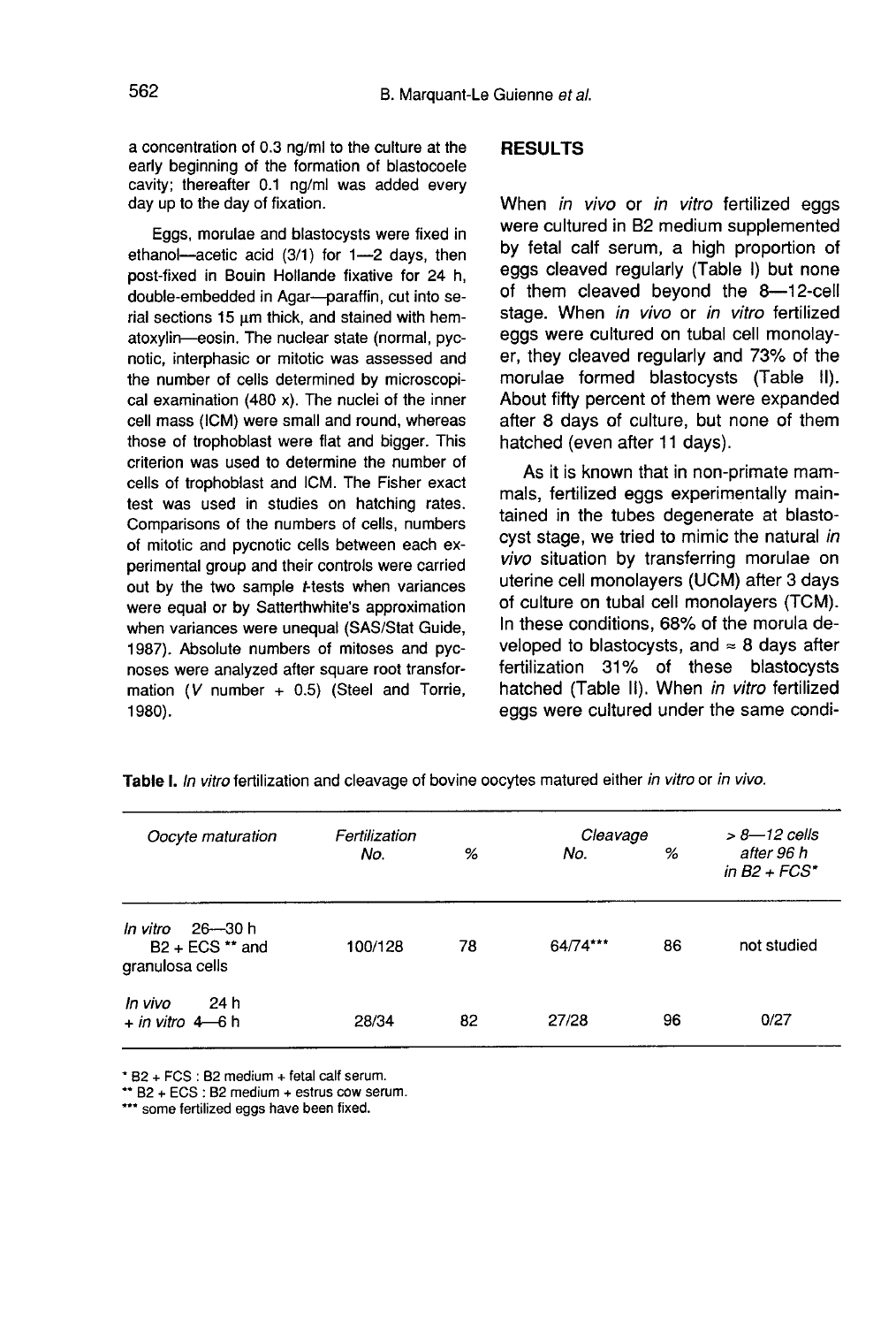| Culture<br>systems                 | Duration<br>in days | Blastocyst<br>morula |          | Hatched<br>blastocyst |                                        |  |
|------------------------------------|---------------------|----------------------|----------|-----------------------|----------------------------------------|--|
|                                    |                     | No.                  | %        | No.                   | %                                      |  |
| TCM(1)                             | $\geq 8$ d          | 25/34                | 73       | 0/25                  | 0a                                     |  |
| $TCM + UCM (1)$<br>$TCM + UCM (2)$ | > 7 d<br>8 d        | 54/89<br>10/30       | 68<br>33 | 16/51<br>3/8          | 31 b <sup>1</sup><br>37 <sub>b</sub> 2 |  |
| TCM(1)<br>$+ TGF - \beta (2d)$     | 8 d                 | 8/15                 | 53       | 7/8                   | 87 c                                   |  |
| $TCM + UCM (1)$<br>$+ TGF-B (2d)$  | $\geq 7.5$ d        | 16/17                | 94       | 10/16                 | 62 d                                   |  |
| In vivo blastocysts                | $8.5$ day           |                      |          | 7/10                  | 70 e                                   |  |

Table II. Culture of in vivo or in vitro fertilized bovine eggs on tubal cell monolayers (TCM) or TCM and uterine cell monolayers (UCM) with or without transforming growth factor B (TGF-B)

(1) Fertilization in vivo; (2) fertilization in vitro.

 $b^1$ ,  $b^2$  vs e,  $P < 0.03$ ;  $b^1$  vs d,  $P < 0.04$ ; a vs c,  $P < 0.01$ .

tions, a lower proportion of morulae reached the blastocyst stage (33%) but a similar percentage of hatching was observed (37%, Table II). Thus the passage of morulae from TCM to UCM allowed hatching. Hatching followed a time schedule similar to that in vivo 8-8.5 days after fertilization (Table III). However, histological studies showed that in vitro hatched blastocysts had a significantly lower number of cells in ICM than those found in in vivo hatched blastocysts ( $P < 0.02$ , Fig. 1a and Table IV). Moroever, the average number of pycnotic cells in ICM was much higher ( $P < 0.01$ ), although mitoses were present in ICM as well as in the trophoblast (Tables III and IV).

The relatively low number of cells in ICM and the simultaneous presence of mitotic and degenerating cells suggests that our culture conditions did not provide any factors which could control the growth and differentiation of ICM, whereas the trophoblast remained in every case perfectly healthy. This hypothesis has been tested by adding to the culture medium transforming growth factor  $\beta$  (TGF- $\beta$ ) which is known to play a key role in the early differentiation of Xenopus embryo (Kimelman & Kirschner, 1987; Weeks & Melton, 1987; Harland, 1988). TGF-B was added to the culture medium of both tubal and uterine cells when the most advanced morulae were reaching the very early blastocyst stage. Thus in vivo fertilized eggs either remained on tubal cells for 8 days (TGF- $\beta$  being present during the last 2 days) or were transferred to uterine cells at day 4 (TGF- $\beta$ being added during the last 2 or 3 days of culture). TGF- $\beta$  significantly enhanced the hatching rate of TCM-UCM embryos (62 vs 31;  $P < 0.04$ , Table II). Moreover, hatching occurred when the eggs remained on TCM (87% vs 0 %; P < 0.01, Table II). In these in vitro systems hatching occurred as in vivo, i.e.  $\approx$  8 days after fertilization.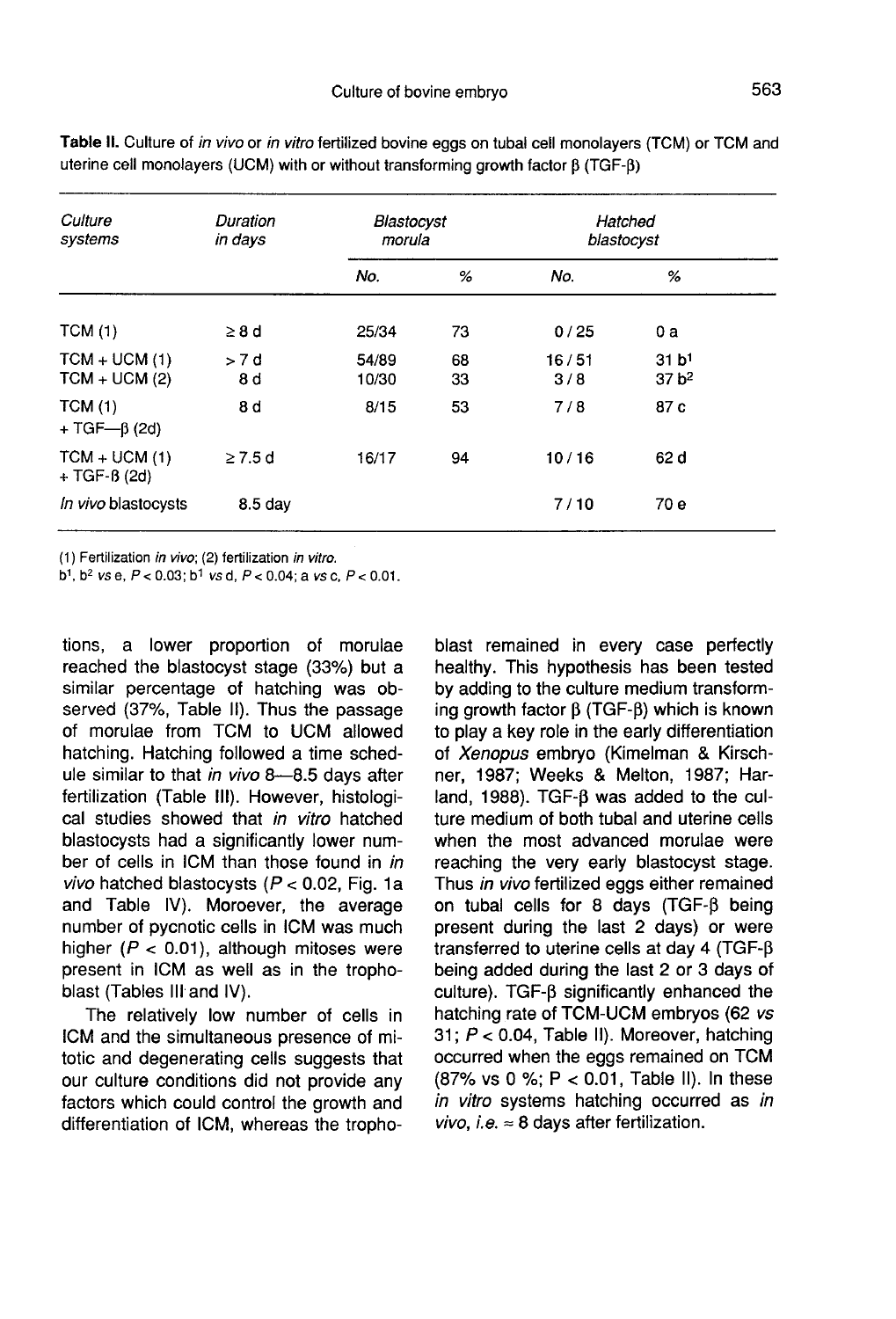| Blastocyst      | Total<br>No. cells | Trophoblast<br>No. cells | ICM<br>No. cells | Ratio<br>ICM/total | Inner cell mass |               |
|-----------------|--------------------|--------------------------|------------------|--------------------|-----------------|---------------|
|                 |                    |                          |                  |                    | mitosis         | pycnosis      |
| 7-day old       |                    |                          |                  |                    |                 |               |
| expanded (14)** | 216<br>173-255     | 134<br>102-184           | 82<br>55-110     | 0.38               | 6<br>$1 - 14$   | 5<br>$1 - 14$ |
| 8.5-day old     |                    |                          |                  |                    |                 |               |
| expanded (3)    | 288<br>272-304     | 201<br>186-222           | 87<br>82-93      | 0.30               | 2<br>$1 - 3$    | 0             |
| 8.5-day old     |                    |                          |                  |                    |                 |               |
| hatched (7)     | 251<br>197-309     | 164<br>134-213           | 87<br>62-100     | 0.35               | 4<br>$2 - 7$    | 3<br>$0 - 8$  |

| Table III. Histological studies of bovine blastocysts collected in vivo 7 or 8.5 days after fertilization. |  |  |
|------------------------------------------------------------------------------------------------------------|--|--|
|------------------------------------------------------------------------------------------------------------|--|--|

\* Fertilization has been estimated to occur 30 h after the onset of estrus (Thibault, 1967).<br>\*\* (...) Number of blastocysts studied.

Table IV. Comparison of cell number and cell quality of hatched blastocysts obtained after # 8 days of culture in different conditions.

| Culture system                   | Cell No.                          |                                    |                     | Ratio                   | <b>ICM</b>      |                    |
|----------------------------------|-----------------------------------|------------------------------------|---------------------|-------------------------|-----------------|--------------------|
|                                  | Total                             | trophoblast                        | ICM                 | <i><b>ICM/Total</b></i> | mitosis         | pycnosis           |
| TCM-UCM<br>(1)                   | 197<br>$(121 - 316)$ $(76 - 223)$ | 134                                | 63<br>$(24 - 110)$  | 0.32                    | 3<br>$(0 - 16)$ | 17 a<br>$(0 - 46)$ |
| TCM-UCM<br>(2)                   | 200<br>$(189 - 220)$              | 139<br>$(131 - 153)$               | 61<br>$(57 - 67)$   | 0.31                    | $(5 - 8)$       | 5<br>$(3-6)$       |
| $TCM + TGF-B$<br>(1)             | 256<br>$(230 - 284)$              | 139<br>$(115 - 176)$ $(102 - 137)$ | 118                 | 0.46                    | 5<br>$(3 - 7)$  | 39a<br>$(23 - 57)$ |
| $TCM$ —UCM + TGF- $\beta$<br>(1) | 300<br>$(214 - 411)$              | 191<br>$(122 - 263)$               | 120<br>$(60 - 162)$ | 0.38                    | 8<br>$(0 - 17)$ | 32 a<br>$(9 - 54)$ |

(1) In vivo fertilization; (2) in vitro fertilization; (...) range.<br>a : significantly higher than in vivo control  $(P < 0.01$ , Table III).<br>Number of embryos studied are given in Figure 1.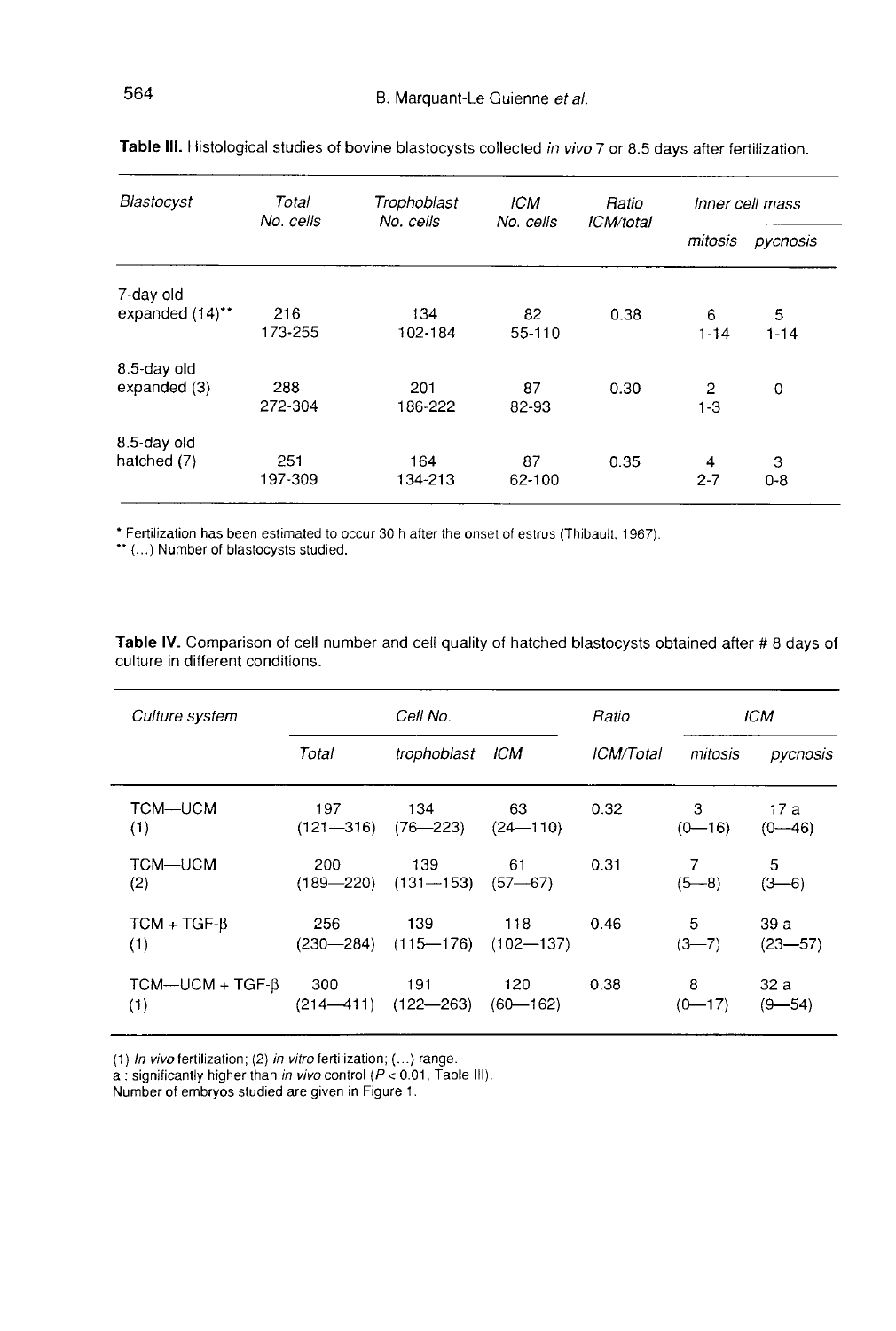# Were these blastocysts similar to those<br>recovered in vivo from superovulated cows 8-8.5 days after fertilization ?

When blastocysts were cultured on TCM― UCM plus TGF- $\beta$  the numbers of cells in ICM were significantly higher  $(P < 0.01)$ than in blastocysts cultured without this factor (Fig. 1a, Tables III and IV). In hatched blastocysts obtained when  $TGF-B$ was added to TCM culture, the numbers of cells in ICM were significantly higher than in in vivo controls ( $P < 0.01$ , Tables III and IV, Fig. 1a). No comparison could be made with blastocysts obtained on TCM alone since no hatching was observed in that situation. These results indicate that  $TGF- $\beta$$ always stimulated mitotic activity. However, the numbers of pycnotic cells in ICM remained significantly higher than in in vivo controls ( $P < 0.01$ ; Tables III and IV).

When comparing the numbers of mitotic and pycnotic cells in ICMs of in vitro produced blastocysts (Fig. 2a, 2b) it is evident first that very few of them were in the range values of in vivo hatched blastocysts; and second, that in vitro there was a great variation in histological parameters from one blastocyst to the other. These ob-

servations indicate that very few blastocysts produced in vitro would be able to develop up to term.

As shown in Table III, the growth of ICM in vivo between day 7 and day 8.5 was limited (87 cells vs 82 cells) and lower than in trophoblast (6% vs 22%). A few mitoses were always observed (2 to 7), but pycnotic cells were also present (0 to 8, Table 111).

A differential rate of growth between trophoblast and ICM during expansion and hatching seemed to occur in vivo; the ratios between ICM and total cell number were respectively 0.38 and 0.35 in blastocysts recovered in the uterus at day 7 and day 8.5 (Table 111). The ratios of hatched blastocysts obtained in vitro were different; they were lower in TCM―UCM―hatched blastocysts (0.32) and higher in the two TGF- $\beta$  groups (0.46 and 0.40) (Table IV). As in all the experimental groups, the numbers of trophoblastic cells did not differ significantly from the control (Fig. 1b), the ratio differences between in vivo and in vitro blastocysts mainly depended on ICM development (compare Table III and IV). Thus the low ratio (0.32) in TCM―UCM hatched blastocyst was due to an underdevelopment of ICM and the high ratios,



Fig. 1. Number of cells in inner cell mass (a) and in trophoblast (b). Number of embryos are indicated in the columns. Control = blastocysts flushed 8.5 days after fertilization;  $TCM =$  tubal cell monolayer; **UCM** = uterine cell monolayer. TCM-UCM = eggs were cultured 3 days on TCM then on UCM. (1) In vivo fertilized eggs; (2) in vitro fertilized eggs.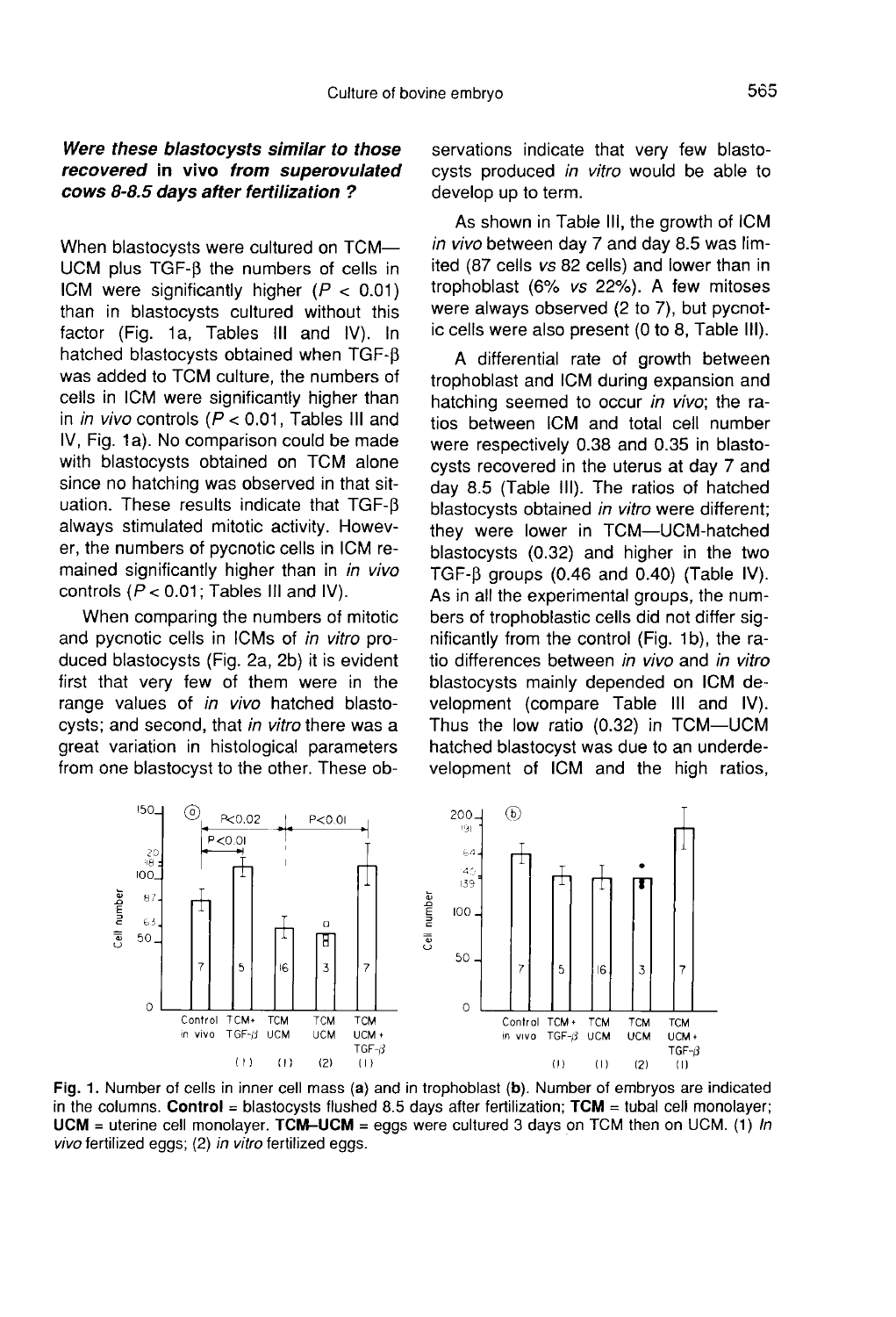

Fig. 2. Number of mitotic cells (a) and pycnotic cells (b) in inner cell mass of in vivo and in vitro hatched blastocysts. In X-axis are the number of cells in ICM. Numbers from in vivo blastocysts are included in shaded area.

when TGF- $\beta$  was present, resulted from a dramatic increase of cell multiplication only in ICM.

#### **DISCUSSION**

The culture of bovine fertilized eggs on tubal cell monolayers in B2 medium supplemented with estrus cow serum allowed a high rate of blastocyst formation. However, no hatching occurred although the total number of cells was in the range of in vivo hatched blastocysts (172―262 vs 173― 255; data not shown). On the contrary, when cultured on uterine cell monolayers after 3-day culture on TCM, one-third of the blastocysts hatched, although the number of cells of the whole blastocysts and of ICMs as well as their ratios were lower than in *in vivo* controls. There is no similar information on any species in the literature. Kajihara et al. (1988) have only given the total number of cells in hatching + hatched bovine blastocysts obtained after 8 to 12 days of culture on granulosa cells of in vitro fertilized eggs. Moroever, the average number of cells was surprisingly low (mean  $= 128$ , range 22 (?)-250) for this stage of development.

A differential rate of growth between trophoblast and ICM during expansion and hatching has been already mentioned by Papaionnaou & Ebert (1988) in pig embryo, the ratio between ICM and total cell number decreasing after hatching from 0.24 to 0.15.

TGF-B has a wide range of effects (see Rizzino, 1988). On cell growth TGF- $\beta$ seemed to potentiate or suppress the growth-stimulatory activity of other growth factors. Mesoderm differentiation of Xenopus embryo depends on a synergistic action of TGF- $\beta$  and fibroblast growth factor (FGF) (Kimelman & Kirschner, 1987). In mammals, it has been recently reported that mouse blastocyst cultured in vitro produces a growth factor which is immunologically related to FGF (Rizzino, 1988) but the presence of  $TGF- $\beta$  in this species has$ been only studied in later stages of development (Heine et al., 1987). Nothing is known in other mammals.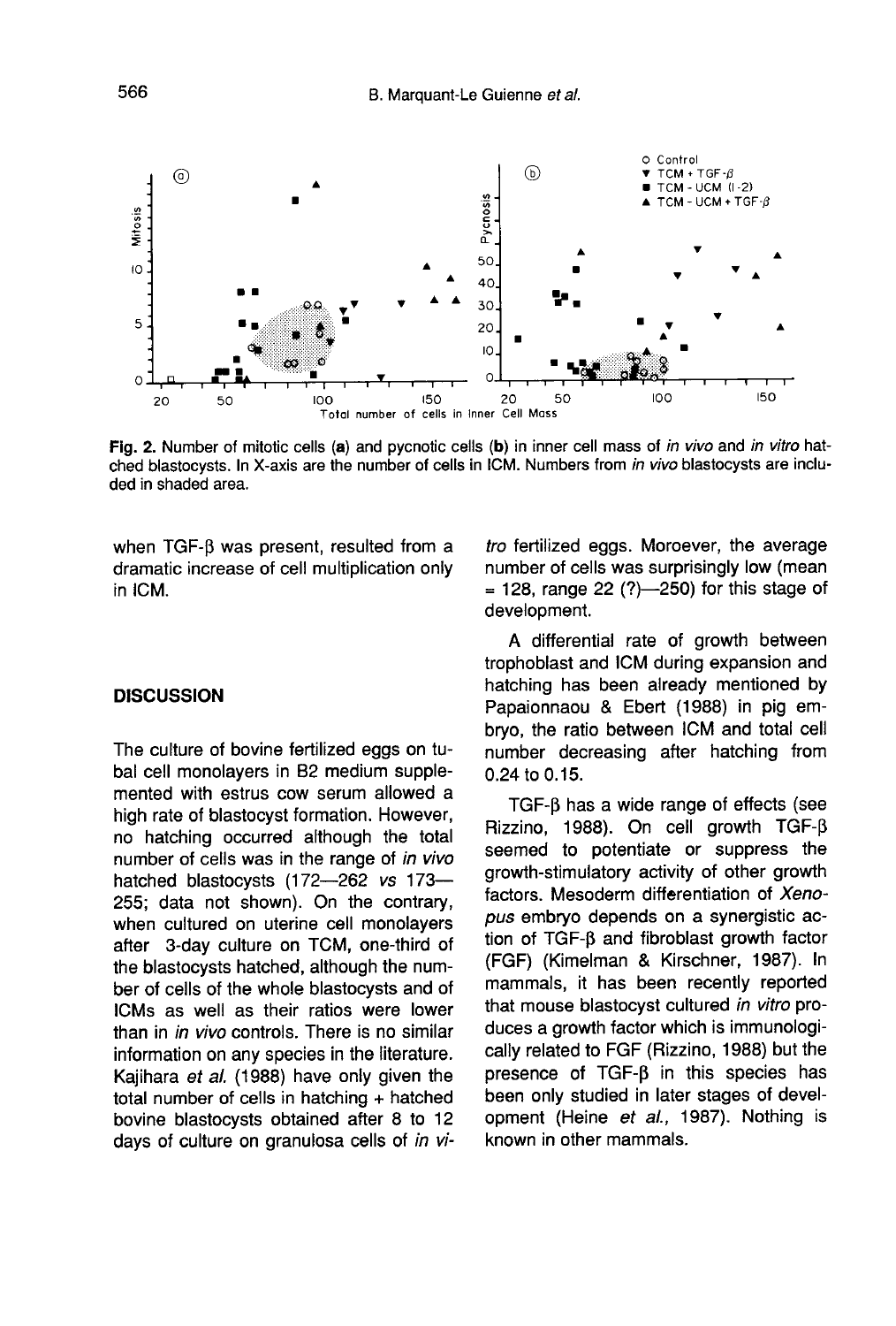In our experiments, it is clear that TGF- (3 mainly stimulated mitotic activity in ICM. This effect might be indirect, via a stimulation of other growth factors from tubal and uterine cells. Whatever the mitogenic growth factor involved, this response seems to indicate that growth factor receptors are present in ICM. In vivo during the hatching period, the uterine milieu probably stimulates the multiplication of inner cells by growth factors and simultaneously dampers ICM development by allowing a limited rate of pycnosis. This double mechanism is evidenced in mouse blastocysts during delayed implantation; in this situation, the number of inner cells does not increase, or even decreases, although DNA synthesis is maintained in ICM for at least a few days (Given, 1988). Unfortunately uterine factors involved in the arrest of blastocyst development in delayed implantation have not been identified yet. In our culture system we could not stimulate the multiplication of inner cells and simultaneously limit the number of pycnotic cells to a normal rate. We can speculate that our system could not support metabolic exchanges in ICM or could not provide specific uterine factors, for instance from endometrial glands. These hypotheses are now under investigation.

It is generally assumed that TGF- $\beta$ plays a role in cell differentiation via its effects on the extracellular matrix; however, in our experiments we only observed a mitogenic effect and endoderm differentiation was not enhanced.

#### ACKNOWLEDGMENTS

We would like to thank P. Cochaud, B. Moret and the farm staff of Bressonvilliers and Jouy en-Josas for assistance with the management of animals.

### **REFERENCES**

Eldsen R.P., Nelson L.D. & Seidel J.R. (1978) Superovulating cows with FSH and PMSG. Theriogenology 9, 17-26

Fortier M.A., Guilbault L.A. & Grasso F. (1988) Specific properties of epithelial and stromal cells from the endometrium of cows. J. Reprod. Fertil. 83,239-248

Gandolfi F. & Moor R.M. (1987) Stimulation of early embryonic development in the sheep by co-culture with oviduct epithelial cells. J. Reprod. Fertil. 81, 23-28

Given R.L. (1988) DNA synthesis in the mouse blastocyst during the beginning of delayed implantation. J. Exp. Zool. 248, 265-370

Goto K., Kajihara Y., Kosalka S., Koba M., Nakanishi Y. & Ogawa K. (1988) Pregnancies after co-culture of cumulus cells with bovine embryos derived from in vitro fertilization of in vitro matured follicular oocytes. J. Reprod. Fertil. 83, 753-758

Harland R. (1988) Growth factors and mesoderm induction. Trends Genet. 4, 62-63

Heine U.I., Munoz E.F., Flanders K.C., Ellingsworth L.R., Lam H.-Y.P., Thompson N.L., Roberts A.B. & Sporn N.B. (1987) Role of transforming growth factor- $\beta$  in the development of the mouse embryo. J. Cell. BioL 105, 2861-2876

Inaba T., Wiest W.G., Strickler R.C. & Mori J. (1988) Augmentation of the response of mouse uterine epithelial cells to estradiol by uterine stroma. Endocrinology 123, 1253-1258

Kajihara Y., Goto K., Tokumara M., Koba M., Nakanishi Y. & Ogawa K. (1988) Number of blastomeres and chromosome abnormalities of bovine blastocysts obtained from in vitro matured, fertilized and cultured oocytes. Jpn J. Anim. Reprod. 34, 191-198

Kimelman D. & Kirschner M. (1987) Synergistic induction of mesoderm by FGF and TGF-B and the identification of an mRNA coding for FGF in the early Xenopus embryo. Cell 51, 869-877

Marquant-Le Guienne B., Humblot M., Thibier M. & Thibault C. (1989) In vitro fertilization of in vitro matured bovine oocytes. Application to the prediction of the fertilizing ability of bulls. Reprod. Nutr. Develop. (submitted)

Ozil J.P., Heyman Y. & Cassou R. (1980) Embryo recovery in young heifers and large donors